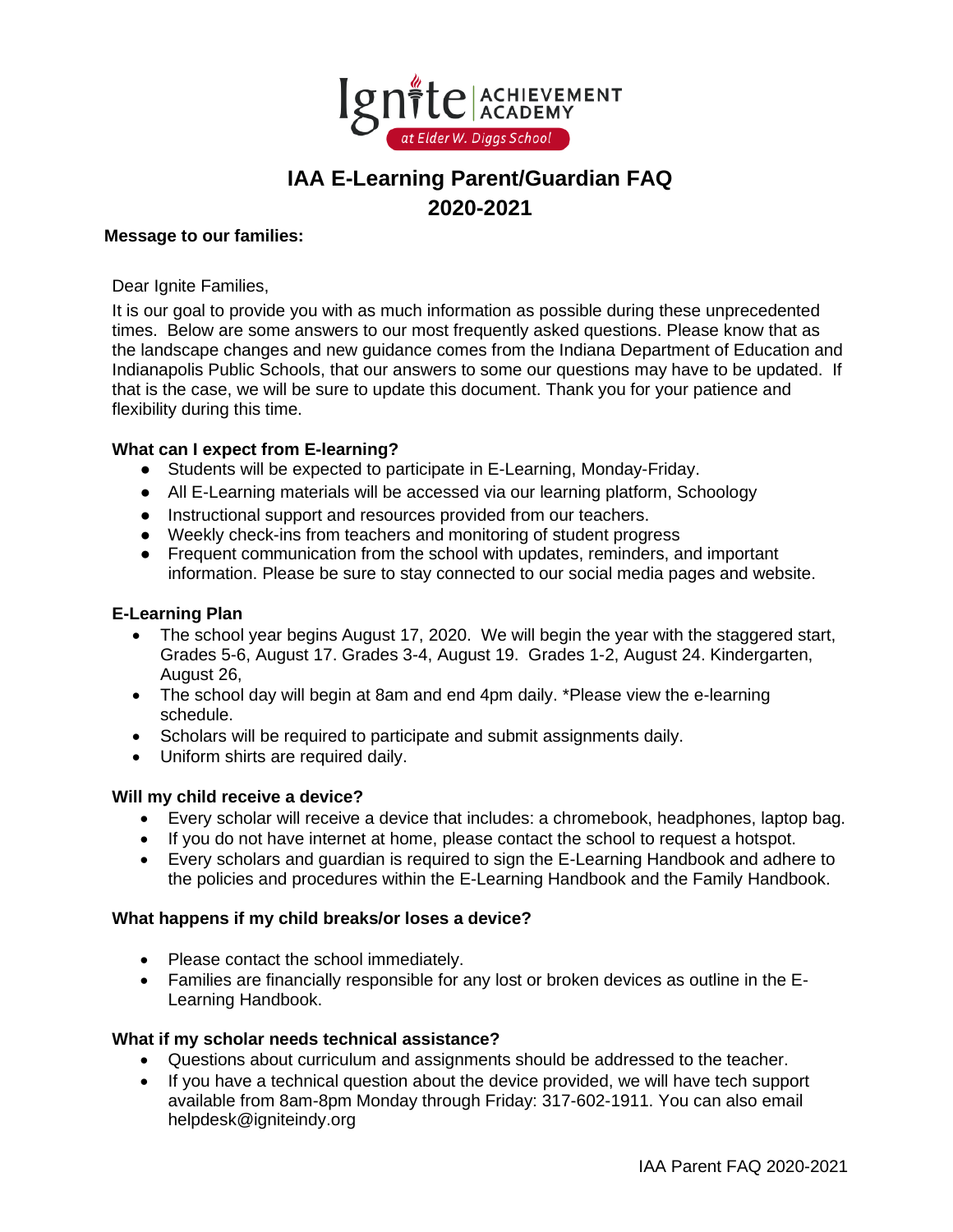

### **How will student work be graded?**

• Students will be graded based on the quality and timely submission of all assignments. Teachers will maintain grading policies as outlined in the Family Handbook.

#### **How will attendance be taken?**

● Attendance will be taking daily. Ignite will follow the attendance procedures outlined in the Family Handbook for unexcused absences.

If your child is unable to attend a day due to illness or other reasons, please contact your child's teacher or the school directly at **info@igniteindy.org** or 317-226-4242.

#### **What if I have a question and/or how can I contact the teacher?**

• Your student's teacher will reach out with his/her contact information. You may also contact the school at [info@igniteindy.org](mailto:info@igniteindy.org) or 317-226-4242

#### **Do students have to follow normal school times to complete their assignments?**

- Yes, scholar will need to follow the virtual learning schedule daily.
- We encourage families to establish routines for students that will help them adjust to the schedule.
- Students should complete assignments and submit them as directed by their teacher.
- Students will be required to wear uniform shirts daily.

# **How can I support my scholars with E-Learning?**

- Help create an environment for e-learning. A quiet space where scholars can focus for the day.
- Monitor your parent Schoology account. Each parent/guardian will have access to Schoology that will allow you to monitor student progress, stay abreast of assignments, and communicate directly with the teacher.
- Please hold your scholar accountable for daily participation and following the guidelines as outlined by the Family and E-learning Handbook.
- Please stay active on our social media pages and website where we will keep things updated.
- If you or your scholar needs help, please contact your child's teacher.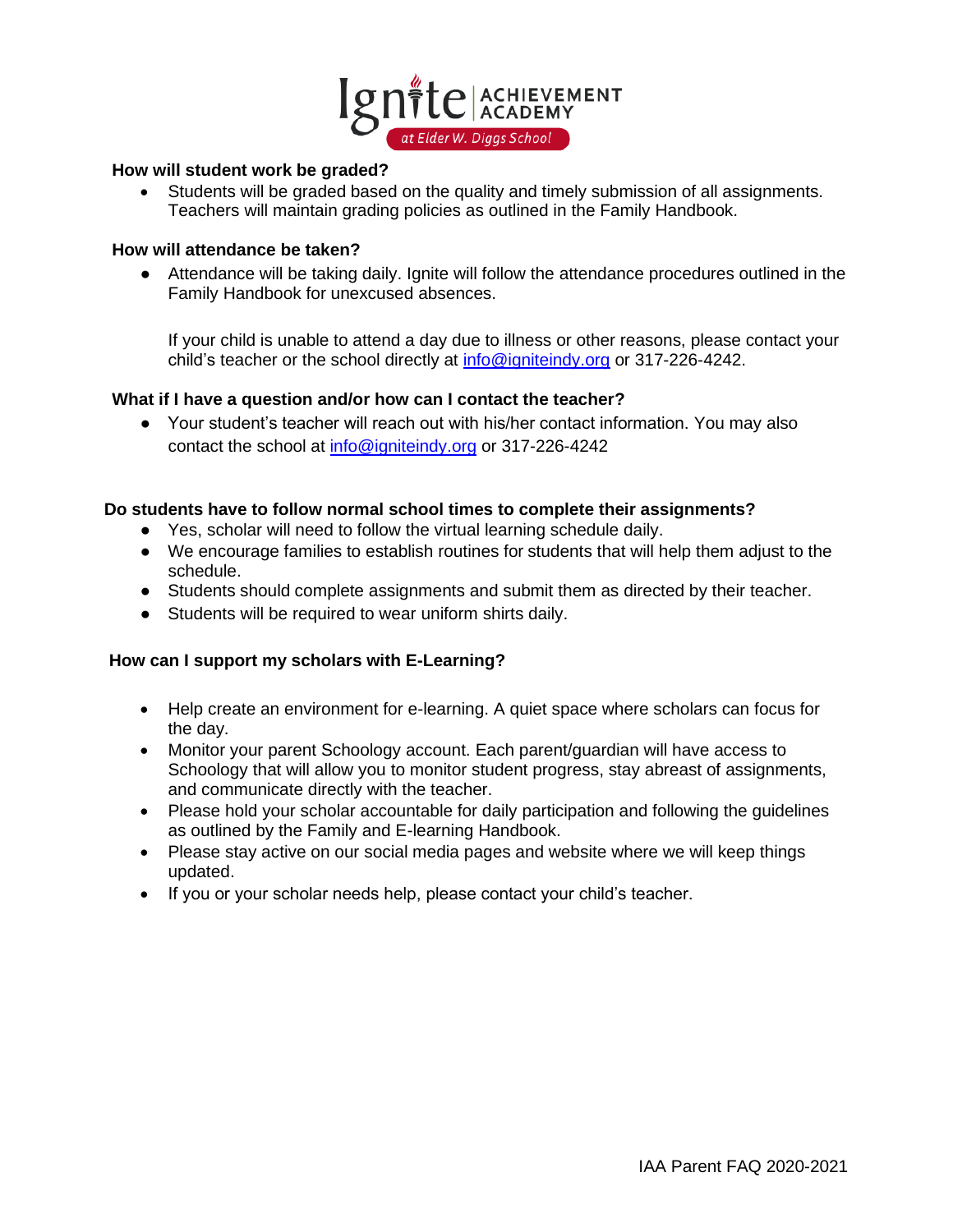